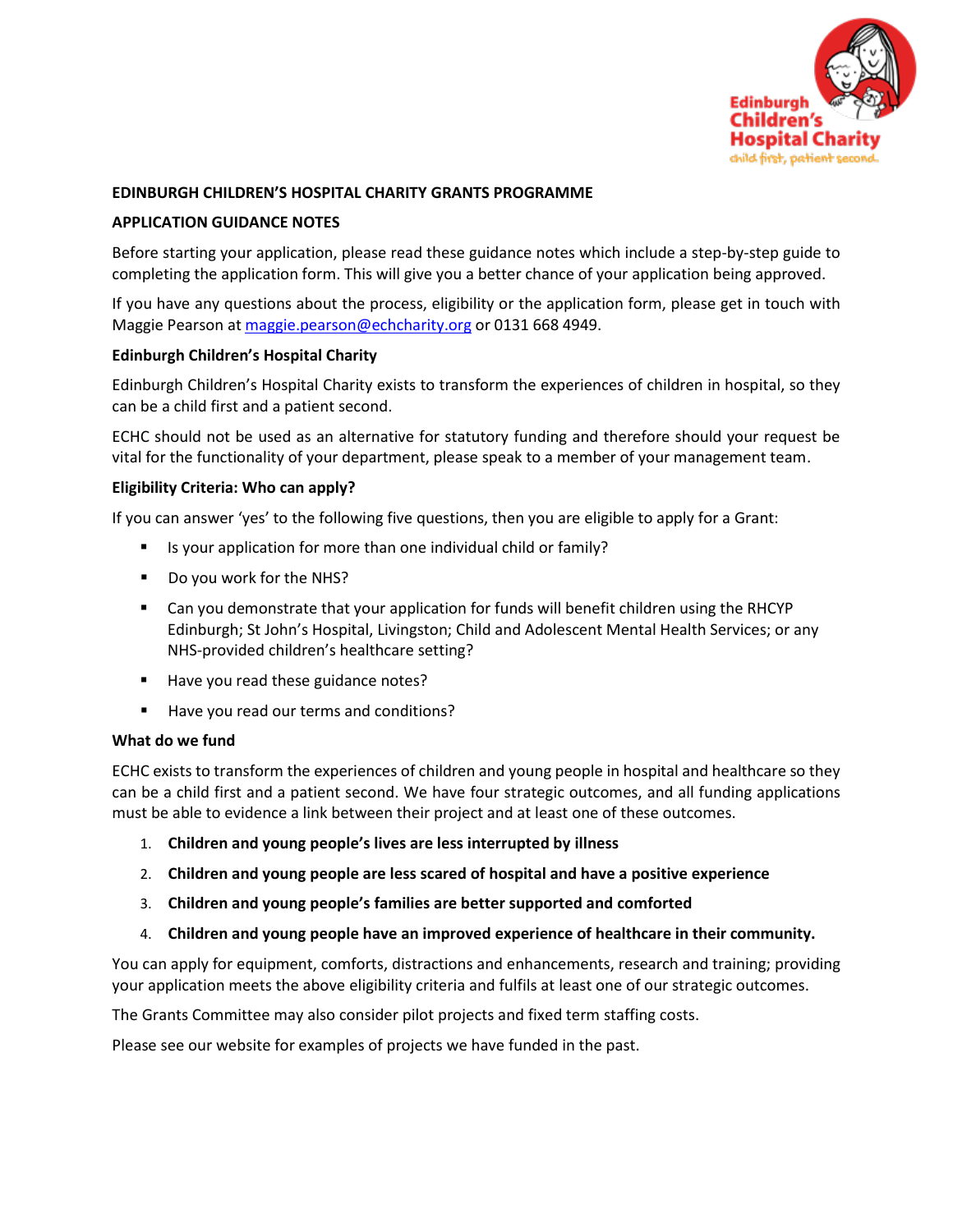

## **Registering your Account**

Before completing your first grant application with ECHC, please register on the ECHC website, [click here](https://www.grantrequest.co.uk/SID_143?SA=AM) to register as a new applicant, please enter your email address and create a password for your account. On registering, you will receive an email which will contain a link to your Account. Please ensure that you store or save this email, as you will need to use the link to access your Account in the future. This online account will contain the application/reports that are in-progress as well as those that you have already submitted.

## **Completing your Application**

We have developed one application form for our Grants Programme with the expectation that the greater the level of funding requested, the more robust the evidence of need that will be required in the application and the more rigorous the reporting we will expect.

We understand that our applicants have busy roles within the NHS and as such we have endeavoured to make the application clear and concise, focusing on the key information we require to make a decision. To do this, we need sufficient data and detail to understand the activity you are planning to undertake so that a credible case for support can be presented. We need to know how it will make a difference to improve babies, children or young people's lives.

# *Please answer all the questions in this form unless we state that the question is optional. You will be unable to submit the application form if the required questions are not completed.*

Many of the questions have a character limit meaning you can only type a certain number of letters into each answer. Please keep your answers clear and concise.

If you wish to complete part of the form at a later time, please click the 'Save & Finish Later' button at the end. This will save your current progress, allowing you to finish the form at another time. On saving the application form, you will receive an email providing a link to re-enter the application form.

We are happy to support you with any aspect of the application process. If any part of this guidance is unclear or you need further help, please contact Maggie Pearson on 0131 449 6868 or by email at [maggie.pearson@echcharity.org.](mailto:maggie.pearson@echcharity.org)

## **1-3 Applicant Details**

The applicant will usually be the person who will be our main point of contact during the application process. We will also need the address, ward or department, direct telephone number and email address of the Main Contact so please ensure that you provide one.

## **Project Summary**

## **4. Project Title**

Please give your project a title which summarises what you're seeking funds for eg; *Therapeutic Play and Art Resources/Paediatric Orthopaedic Training Course/Development of a Physiotherapy Service for Patients with Haemophilia*

## **5. Project Dates**

Please provide us with a realistic timescale of when you would like this project to start and finish.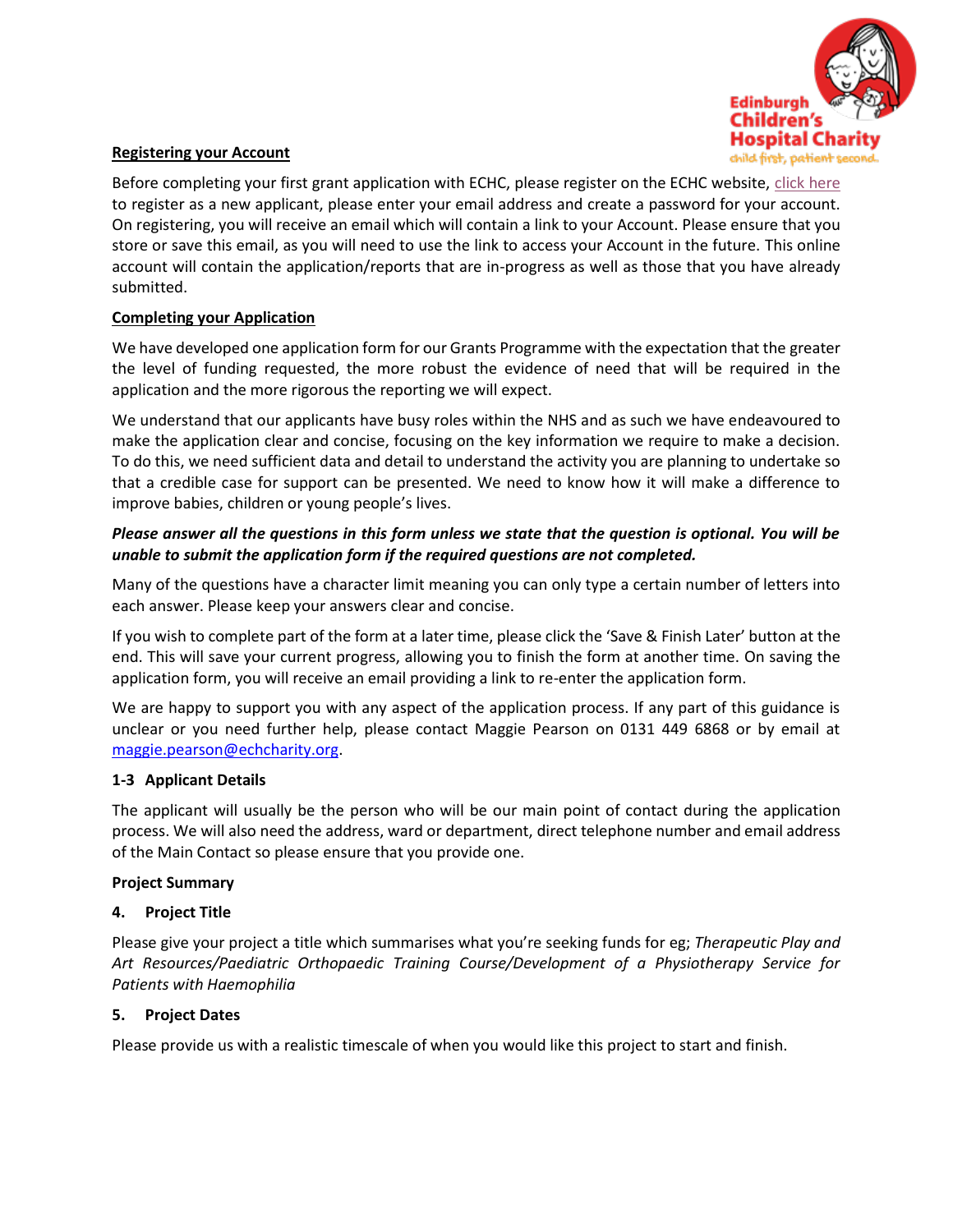

The timing of a decision being made and advised to you will depend on when our next meeting is scheduled. If you are looking for urgent funding, please contact us before completing the application form.

## **6. Project Summary**

Please describe the project/equipment/enhancement that this grant will fund.

Tell us about your plans and the babies, children and young people that you plan to work with.

Please be as specific as possible when describing the type and content of the work you want to carry out e.g. Where will your work be carried out/how often?

## **7. Programme Area**

We categorise our grants into the following areas.

- Enhancements (improvements to the environment in which a child is cared for)
- Comforts or distractions
- Research
- Training

Whilst more than one category may be applicable, please choose the one category that is the primary focus of your project.

## **8. Geographical Reach**

It is important for us to understand where the babies, children and young people your project supports live. We appreciate that many travel from other health boards to access services so please select as many of the health boards as required.

## **Social Impact**

## **9. How do you know that this project is needed?**

You should be able to demonstrate why the project/equipment/enhancement is needed

- What Issue/gap/need will your project address
- How do you know this project is needed/relevant? What evidence do you have? Is the proposed work/project a result of quantifiable feedback/have you undertaken research to determine the need?
- What are the implications for children, young people and families if ECHC funding is not granted?

# **10. Please select the outcome that best illustrates the benefits your project will have on children, young people and their families.**

ECHC have four outcomes (the difference or change that we hope to make) which are set out below. Please tell us which of ECHC's outcomes fits best with the difference your project will make? Please note, you do not need to address more than one outcome however if you are working towards more than one of these outcomes please select as appropriate.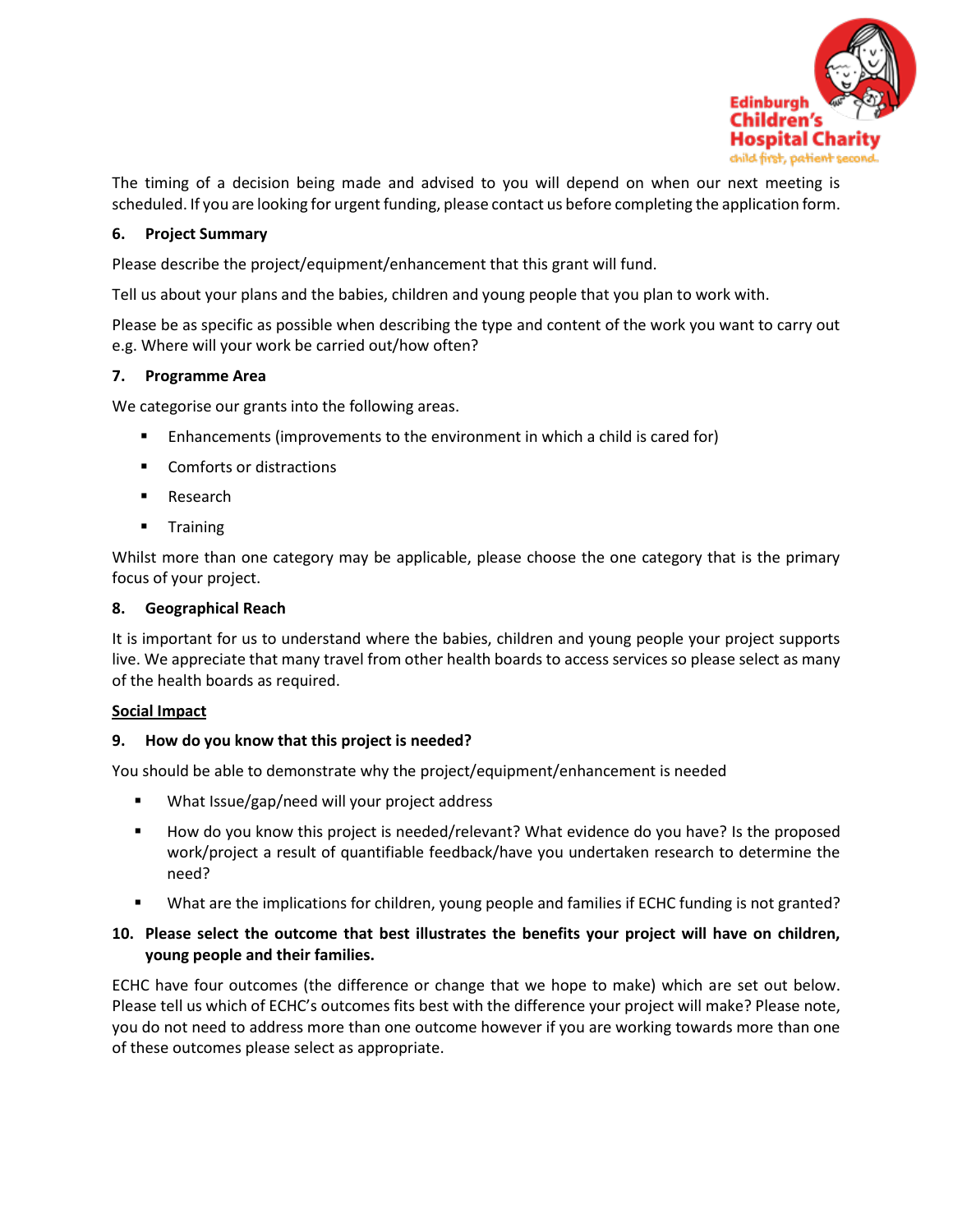

- 1. Children and young people's lives are less interrupted by illness
- 2. Children and young people are less scared of hospital and have a positive experience
- 3. Children and young people's families are better supported and comforted
- 4. Children and young people have an improved experience of healthcare in their community

## **11. Project Beneficiaries**

### **11a What are the key differences your project will make to children, young people and their families**?

We want to understand how the activities/project that you are going to undertake is going to make a positive difference in the lives of babies, children and young people. These differences (or Outcomes) must be SMART = specific, measurable, achievable, realistic and time-based.

For example, possible differences (or outcomes) might be:

Outcome  $1 - 150$  children will be less afraid on attendance at asthma clinic appointments by the availability of toys and games in the waiting area, from August 2021 to July 2022.

Outcome 2 – 10 children each year will have reduced need for general anaesthetic and 80% chance of a successful hearing through the use of the Awake ABR hearing test.

Outcome 3 – 500 children and families attending CAMHS outpatients' appointments each month will feel better supported by the enhancement of the waiting area and treatment room.

Try to keep these simple and use language which shows a change. A strong difference often uses words like 'improved', 'reduced', 'increased', 'less', 'strengthened' etc.

## **11b. How do you plan to measure and evaluate the key differences (outcomes) that you have identified so that success can be measured?**

The difference you make in the lives of babies, children and young people needs to be measurable. ECHC relies on donations for all grants awarded. We need to let the supporting public and private funders know how their financial support is making a difference so that they continue their support of ECHC.

We ask you to measure and evaluate your project and report back to us either at the end of the project or the end of our financial year. If you are successful, a copy of the evaluation report template will be included within your grant offer. In some circumstances updates and evaluations are required to meet external funders reporting requirements. We will let you know if these apply and provide details of what they are.

In order to measure, evaluate and report on your project it is important that you collect relevant information about the project regularly from the start of your project so that you can assess how successful it has been in making the difference you intended at the outset.

The question asks about the information you will gather to demonstrate whether you are achieving the intended outcomes.

It is important to determine the most appropriate monitoring and evaluation system for your project. It does not have to be complicated, and you may already be collecting the information to evidence your outcomes.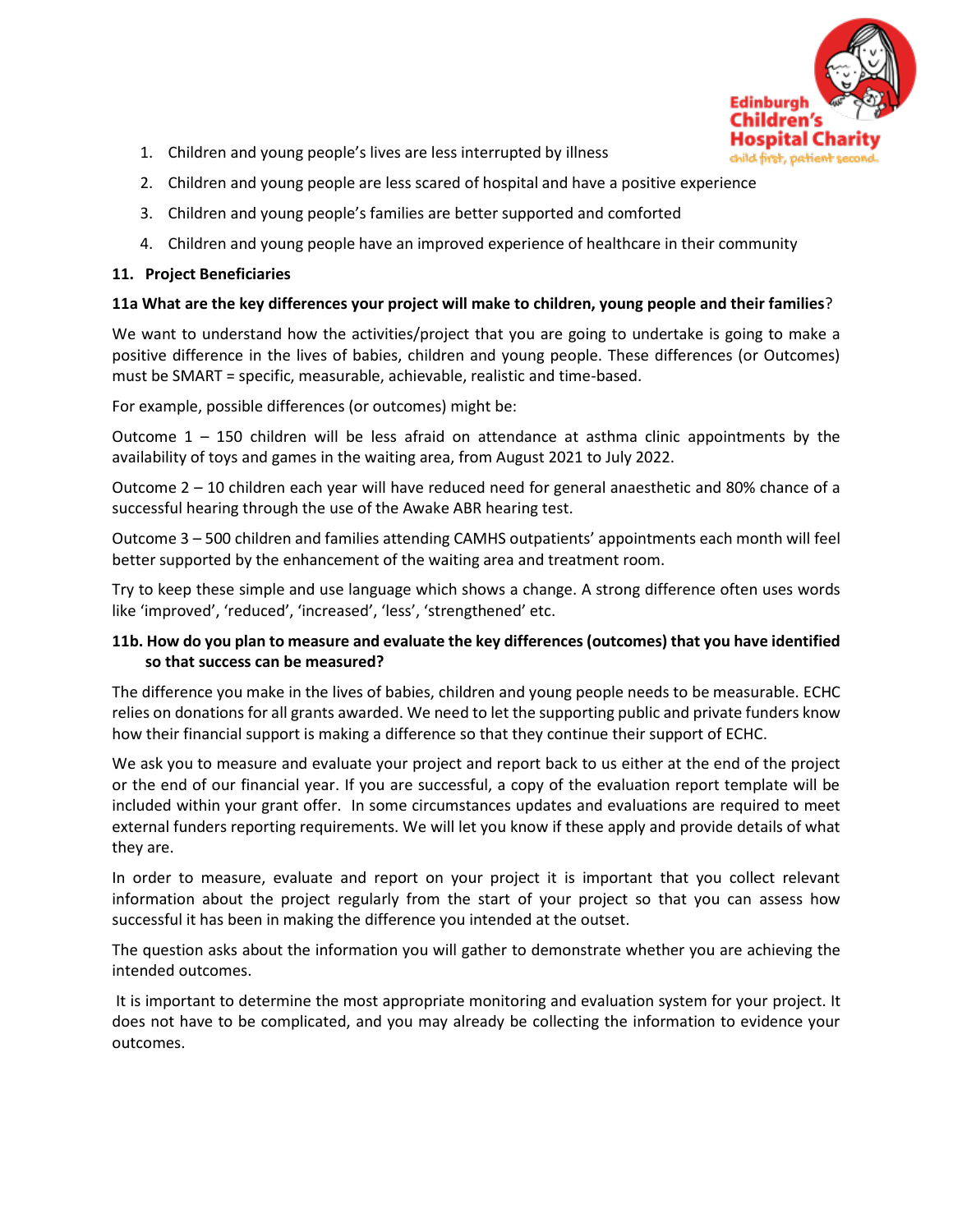There are many ways you could gather information including:

- Questionnaires/Feedback forms
- **Observations**
- Recognised evaluation tools e.g. The Warwick Edinburgh Wellness Scale

Please consider how you will measure each of the key differences you have identified individually as you could use different information for each one. For a full picture it is useful to consider using both quantitative (numbers/statistics) and qualitative (stories/narrative) data.

## **11c/d/e. Numbers of Beneficiaries**

We would like to know more about who your project will be targeting and supporting as well as the numbers that you are anticipating being involved. Please tell us how many children and young people each year will directly and indirect benefit from this funding and the number of children and young people in the different age ranges that you expect to be involved in your project.

## **12. Who does your project support?**

Sometimes our supporters have specific areas of work that they are interested in. We would therefore like to understand more about the beneficiaries of your project. Please let us know by selecting as many of the options that are relevant.

## **Finance**

## **13.What are the total costs of the project?**

What is the total cost of your project? This figure should include all costs you are applying to ECHC for, as well as any other costs that you are funding from other places.

# **14.How much funding are you looking to receive from ECHC?**

Please tell us what how much of the total cost is being requested from ECHC.

## **15.If you are not requesting the full costs associated with your project from ECHC, how do you intend to fund the remaining balance or will you have to alter the project?**

If you intend to obtain part of the funds required for your project from other sources, please tell us if you have already raised this money, or if it is still unconfirmed. If you do not raise all the funds required, can the project continue albeit in an altered format – please provide details about how you can alter your project.

# 16. **Please provide a breakdown of the costs that make up the amount you are requesting.**

Please break down the different costs which make up the amount you are requesting from ECHC. It is useful for us to see a breakdown of your budget into categories on a year-by-year basis (if applicable). Categories could include:

- Staffing costs this includes any costs relating to wages. If seeking support for salary costs, please ensure you have considered potential salary rises if the post is for more than one year of funding.
- **•** Training/Conferences: please consider all associated costs including the training course, travel and other associated expenses. Please note that consideration should be given to the time it will take to process the application if wishing to take advantage of early bird offers.

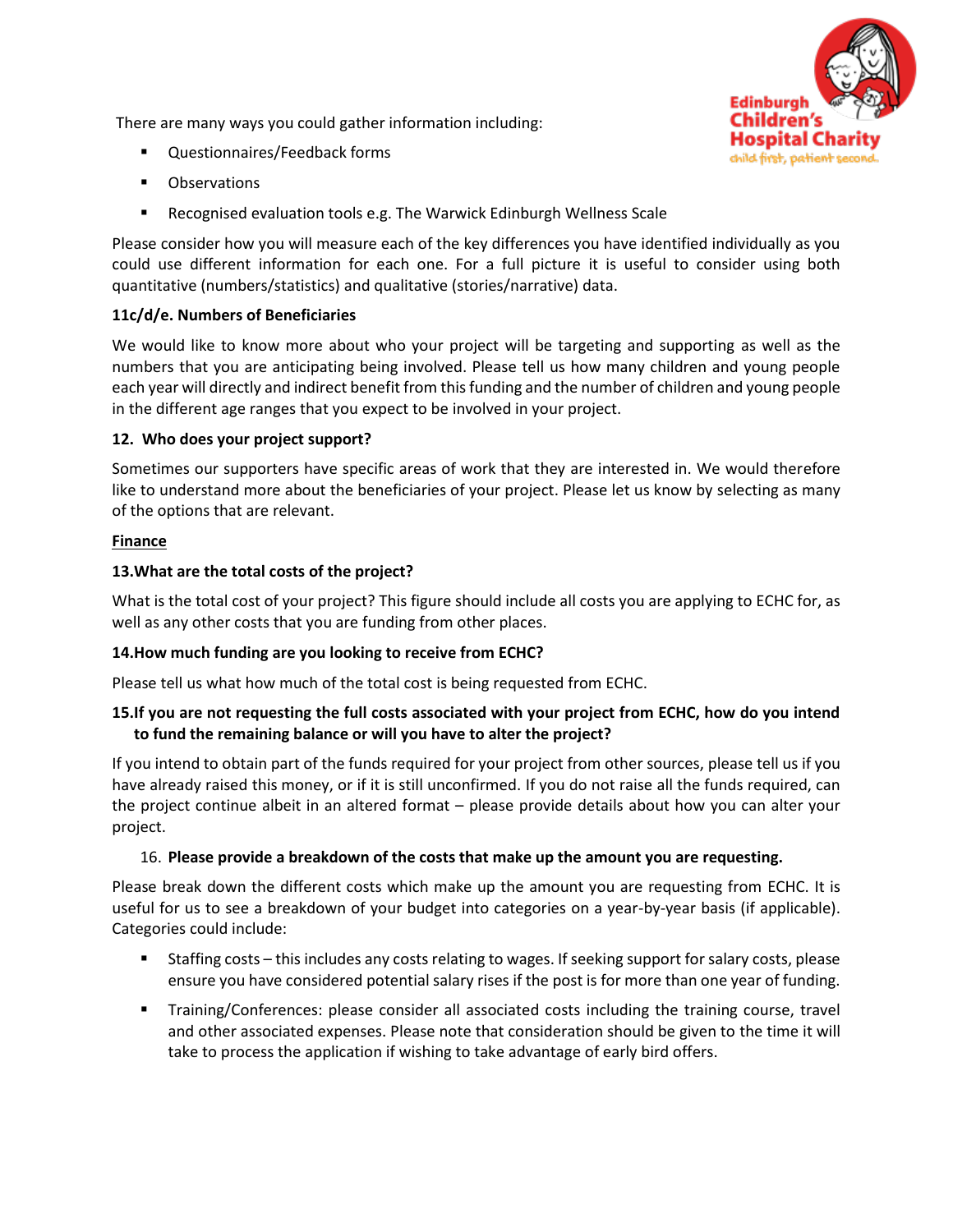

▪ Equipment: please ensure that VAT is considered if you are looking for equipment or enhancement projects. Please also consider training and ongoing or annual maintenance costs.

## **17. Please explain why the NHS will not fund this project and why you have applied to ECHC for funding**

ECHC exists to enhance the provision of the NHS and is not an alternative to statutory funding. If your request is vital to the functionality of your department, please speak to a member of your management team.

## 18. **Please consider any ongoing costs. If there are any, how do you plan to fund these costs?**

If, for example, you wish to purchase a piece of equipment that will require annual maintenance, please can you let us know how you intend to fund these ongoing costs.

## **19. Is this project to be funded by a specific donation/restricted fund withing ECHC? If so, please provide details**

Some funding raised by ECHC is restricted into funds with a specific purpose. If you are aware of a fund that could be utilised for the purpose of your work, please let us know.

#### **20. Have you received ECHC Funding before?**

Please let us know whether you have received funding before and if so, please provide details of the amount awarded and when it was awarded.

## *Please note that we will not award funding to any applicant that has outstanding evaluation reports on a previous.*

#### **Signatures**

In order for your application to be processed, we need to gain authorisation from two of your **supervisors.**

Please provide the contact details of your Head of Department and your Medical Director/Chief Nurse.

The application form will be sent to these two contacts to review and authorise.

#### **Declaration**

Please ensure that you have read the important information and privacy notice <https://echcharity.org/privacy-policy>

Once you are happy to do so, please tick the box to confirm that you are happy that the information given in this application form is true and accurate to the best of your knowledge and belief.

#### **Submitting Your Application**

Once all required fields have been completed you can review your full application ahead of submitting by pressing the "review and submit" button.

Once you are happy with your application and that any documents you wish to upload have been attached, please press the submit button.

On submitting the application form, you will receive an email confirming successful submission and providing you with a final version of your application.